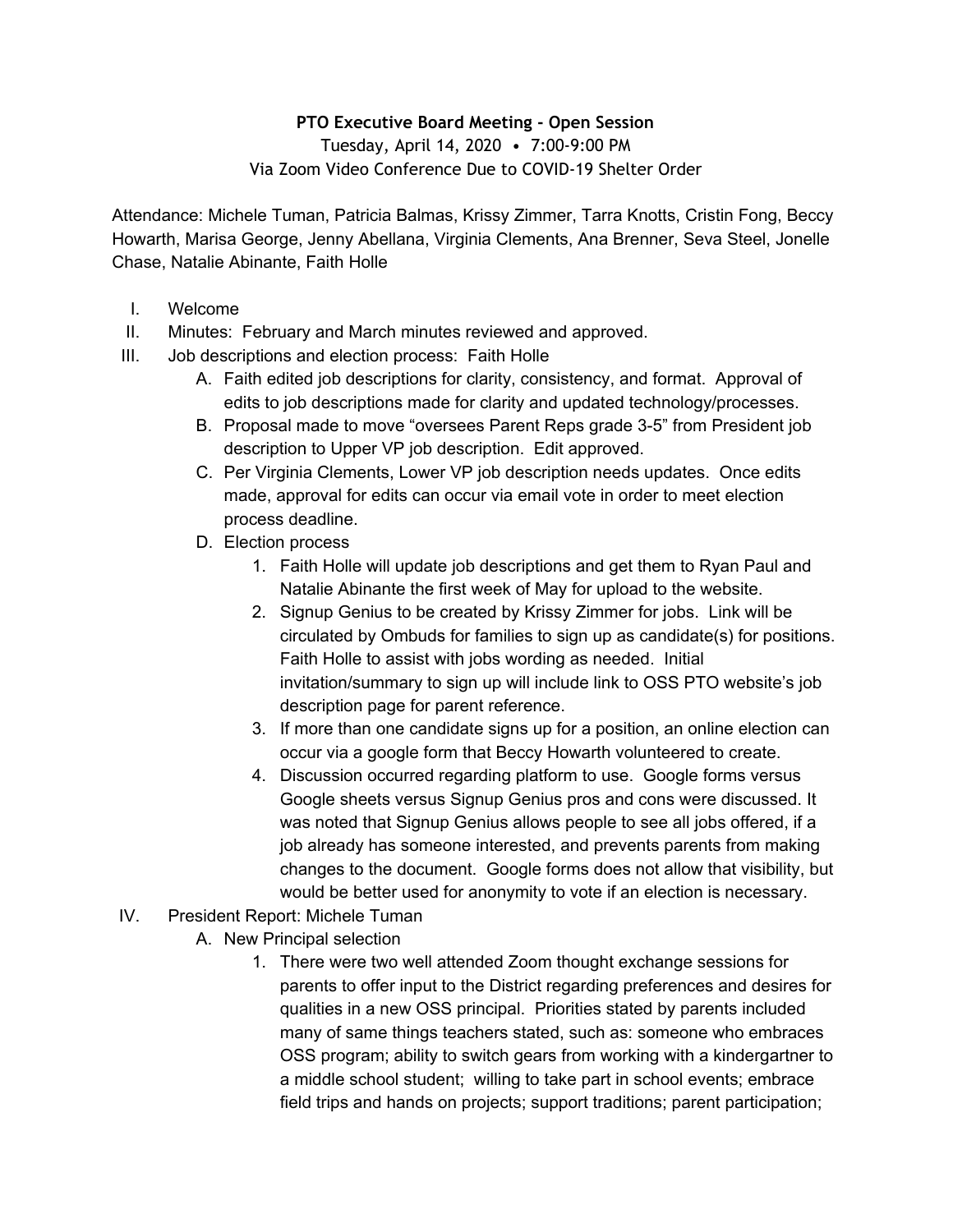interested in getting to know students individually; and, good communicator. Teachers also want someone with experience at least with the breadth of the K-8 program.

- 2. Twenty candidates were narrowed to 6 for the interview panel. Panel includes PTO President and another OSS parent, 3 teachers/staff, and a community member (former OSS PTO President and former PSD board member). Interviews will occur via Zoom this Friday, and the panel will narrow the field down to two candidates to move to the next interview process.
- 3. PSD cabinet members (superintendent and others) will interview the two candidates, and make a recommendation for PSD Board to vote to hire at the next board meeting, if possible.
- B. Message from Dr. Olsen was shared explaining that flood restoration is progressing despite delays in receiving some materials due to COVID-19 restrictions.
- V. Principal's Report: Seva Steel
	- A. Distance Learning
		- 1. Phase I (before spring break) was focused on getting teachers and students connected; providing students with access to technology; and, District setting up hot spots where needed. Teachers and students were learning all the new platforms.
		- 2. We are now entering Phase II, which will get shared in email from the District soon. This phase will include looking at equity district wide; a survey for parents; a website for teachers; and, a website for parents.
		- 3. Seva has been meeting with each grade level once per week to ensure consistency across grade levels at OSS.
		- 4. There is concern for struggling students, particularly those not engaging in distance learning. Staff are trying to reach out through calling and emailing families to help get students connected and engaged.
		- 5. District working out details and will share plans regarding grades, graduation, etc. With respect to grades, PSD will continue to utilize grades, but distance learning will do no harm. Accordingly, students will not get a grade lower than they had prior to school closure, but they can do better. Some districts are not giving grades and only giving credit/no credit or pass/no pass.
		- 6. There are guidelines for expectations of teachers, such as weekly check-ins with students. This may look different among teachers, such that one teacher may have daily check-ins with all students, while another may check in with fewer students each day.
		- 7. Suggestion made for an assembly or such with potentially a pre-recorded video of Seva for a check-in. This was suggested in particular to ease anxiety of younger students.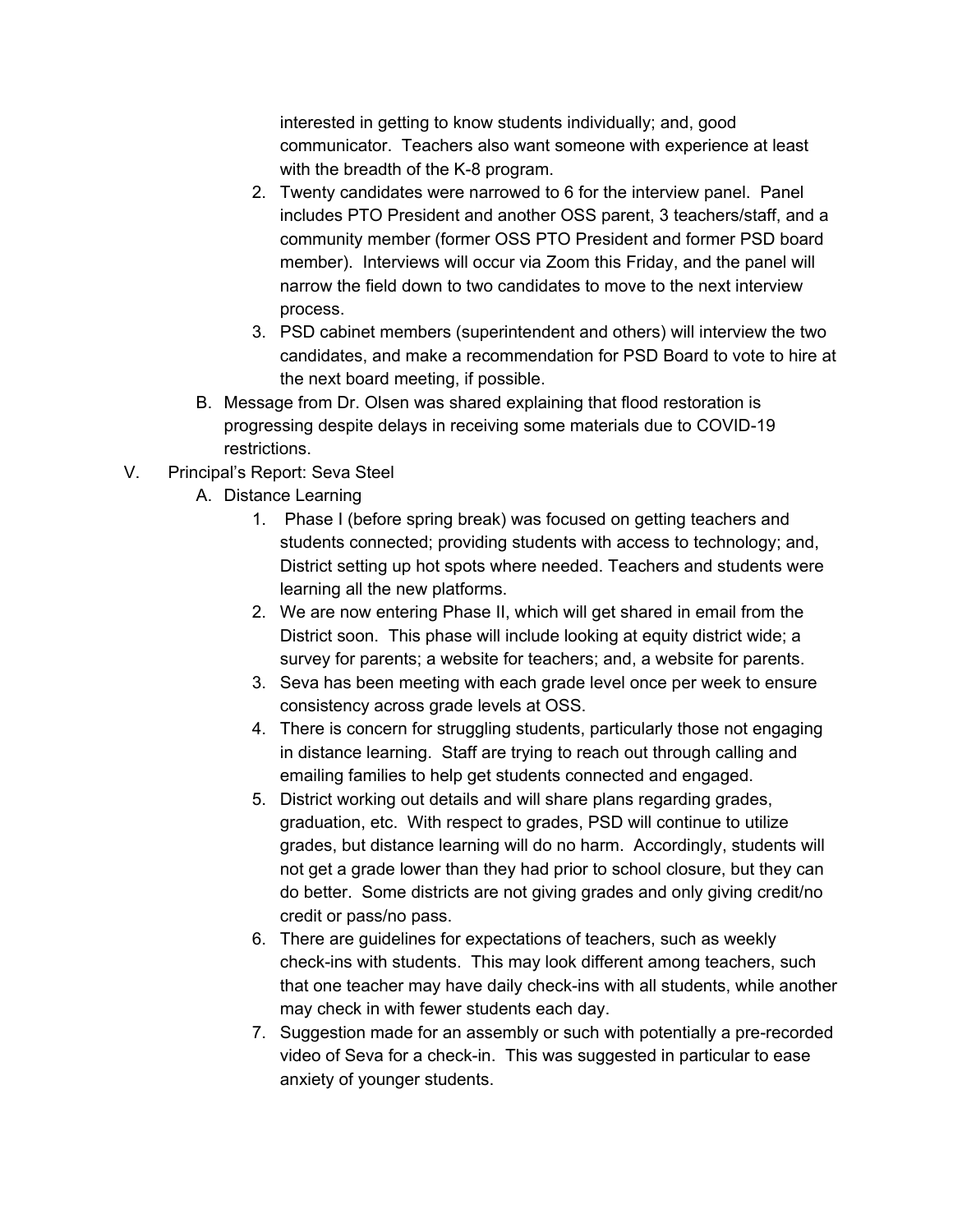- 8. Seva and staff are looking into alternative ways to do some of the traditional events, such as Ocean's week.
- B. OSS family in need. A pre-set amount of assistance from the Emergency Fund was approved to be used to help offer some support to a family in need. Treasurer and Principal to facilitate delivery.
- VI. Teacher Report: Beccy Howarth
	- A. Tricky to communicate with other teachers these days.
	- B. Starting distance learning was stressful and there has been a steep learning curve, but teaching is starting to get easier.
	- C. Teachers need reminding that they still have funds in their classroom supplies budget that can be used for ideas, such as "Teachers pay teachers", a website where teachers sell their creative activities, lesson plans. Patricia to circulate the classroom budget balances to teachers.
- VII. Treasurer's Report: Patricia Balmas
	- A. Reimbursements for deposits on field trips, events, or other cancelled plans have been coming in. In some cases, the refunds are going back to teachers who originally paid for them rather than PTO, who had already reimbursed the teacher, so Patricia has been working to sort all of that out. In some cases a deposit has just been transitioned over to a booking for next year, such as Frontierland Park for end of year picnic, scheduled for June 11, 2021.
	- B. In next week, once reimbursements have been sorted out, Patricia will have a better idea of budget leftovers.
	- C. \$100,000 was raised this year and there is \$50,000 still in this year's account. So, with rollover of the remaining budget for this year, we will/should have enough for next year's budget without any more fundraising.
	- D. Autodraft has been suspended in recognition of the hard financial times many families are experiencing due to COVID-19 shelter orders. Will need to develop a process for next year to go to families to reinstate their auto draft and set up for a start in August, depending upon the COVID-19 circumstance.
	- E. Patricia suggests that we may have more than \$50,000 to roll over to next year. She proposes that once we know how much, we may want to donate to PRC or other local community charity. This will need to be discussed again at another meeting.
	- F. It was noted that 8th graders are losing out on many opportunities, such as dinner dance and skip day for which funds were raised.
	- G. It was also noted that 7th graders are losing out on many opportunities to fundraise for events for next year. Options to be considered and discussed relative to alternative opportunities to raise funds.
- VIII. Fundraising Report: Jenny Abellana
	- A. \$7,300 worth of auction items are in storage.
		- 1. Jenny will look into having extensions granted on those with upcoming expirations.